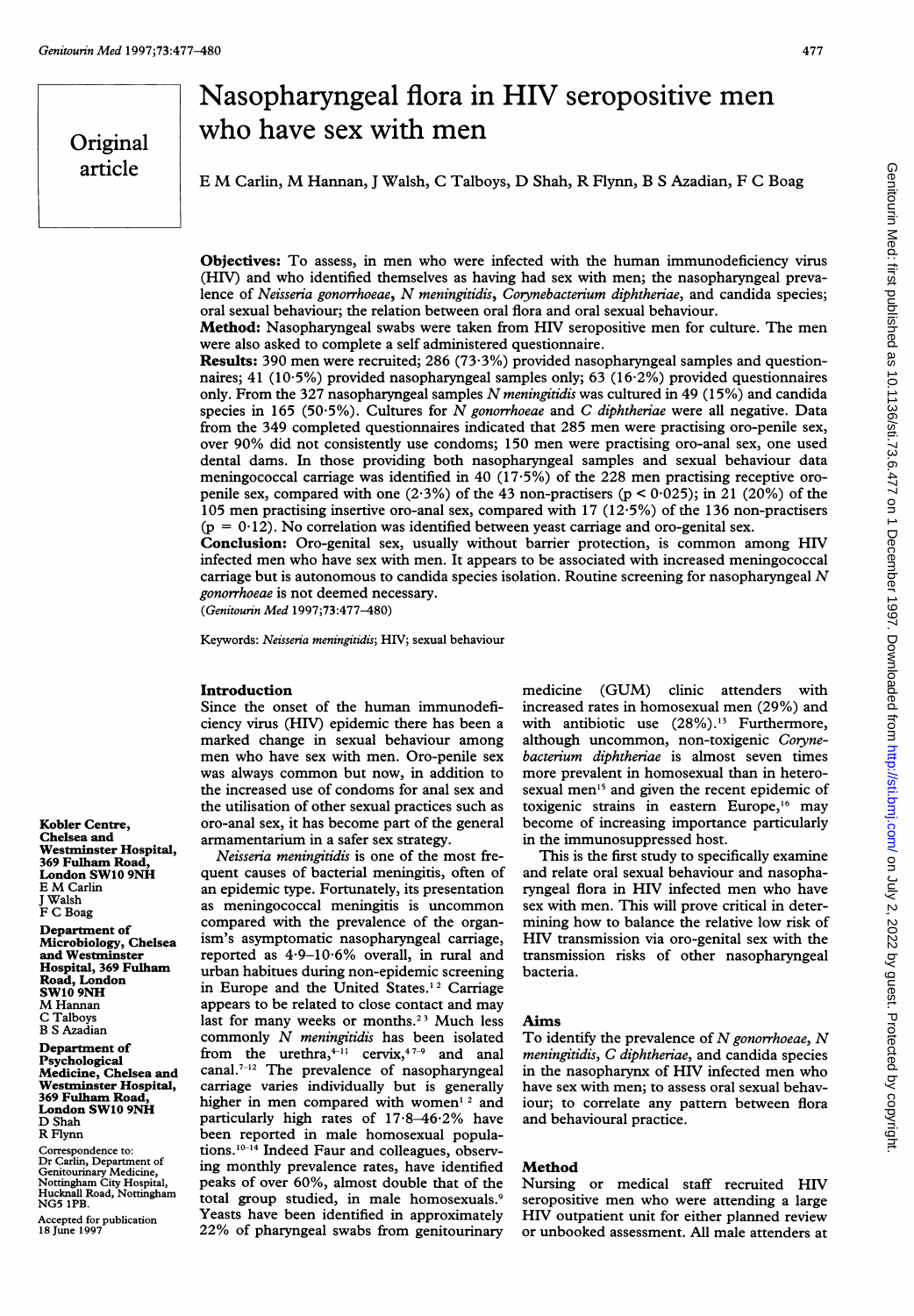|  |  |  |  |  |  | Table 1 Sexual practice and absolute CD4 cell count |
|--|--|--|--|--|--|-----------------------------------------------------|
|--|--|--|--|--|--|-----------------------------------------------------|

|                                                             | Oro-penile sex      |                  | Oro-anal sex       |                   | Peno-anal sex       |                   |
|-------------------------------------------------------------|---------------------|------------------|--------------------|-------------------|---------------------|-------------------|
|                                                             | Yes<br>$(n = 285)$  | No<br>$(n = 58)$ | Yes<br>$(n = 150)$ | No<br>$(n = 188)$ | Yes<br>$(n = 221)$  | No<br>$(n = 125)$ |
| Mean CD4 count $(\times 10^{6}/1)$<br>$t$ test (two tailed) | 293-27<br>p < 0.001 | 172.29           | 312.58<br>p < 0.01 | 243.90            | 311.96<br>p < 0.001 | 200.72            |

n = Number of question responders.

the unit were asked if they were willing to participate in <sup>a</sup> study aimed at recruiting HIV seropositive men who had sex with men to obtain data on sexual behaviour and assess nasopharyngeal flora. None had attended requesting screening for sexually transmitted diseases (STDs). Men who identified as heterosexual self deselected. Thirty eight men who were eligible declined to join the study. Informed consent was obtained from all participants. The study period spanned 3 months.

Two nasopharyngeal Amies swabs (Bibby Sterilin Ltd) were taken from each man and plated within 3 hours onto culture media. The first swab was plated onto New York City medium (VCAT) (bioMerieux) to determine the prevalence of Neisseria species. After 48 hours' incubation at 37°C, in 7% carbon dioxide, colonies were examined with oxidase strips. Oxidase positive Gram negative cocci were further identified using APINH QuadFerm (bioMerieux). The second swab was plated onto sheep blood agar, Hoyle's medium (Oxoid), and Sabouraud's medium (MAST Diagnostics) to identify normal oral flora, C diphtheriae, and candida species, respectively. After 48 hours' aerobic incubation, at 37°C, normal flora were identified as present or absent. Black colonies on Hoyle's medium were further identified by subculturing on Tinsdale's medium (Oxoid). Yeast colonies isolated on Sabouraud's medium were identified by Gram stain and wet preparation.

All men were asked to complete <sup>a</sup> self administered questionnaire. The majority completed it while alone in the clinic waiting room but one third completed it while in a private room or at home. The questionnaire aimed to obtain demographic data; details of sexual partners (regular, casual, HIV status); details of sexual behaviour and condom use over the previous 3 months; and to rank the risk of HIV transmission with different sexual

Table 2 Group  $A$  – Meningococcal carriage and receptive oro-penile (O-P) and insertive  $or$ -anal (O-A) sexual practice with casual and regular partners

|                             | Meningococcal carriage/<br>practisers of sexual<br>behaviour | Meningococcal carriage/<br>non-practisers of sexual<br>behaviour | $\gamma^2$ test<br>(two tailed) |
|-----------------------------|--------------------------------------------------------------|------------------------------------------------------------------|---------------------------------|
| Receptive O-P               |                                                              |                                                                  |                                 |
| (casual partner)            | 34/168(20.2%)                                                | 5/78(6.4%)                                                       | p < 0.025                       |
| Receptive O-P               |                                                              |                                                                  |                                 |
| (regular partner)           | 28/178 (15.7%)                                               | 4/57(7.0%)                                                       | $p = 0.095$                     |
| Receptive O-P<br>(casual or |                                                              |                                                                  |                                 |
| regular partner)            | 40/228(17.5%)                                                | $1/43$ $(2.3\%)$                                                 | p < 0.025                       |
| Insertive O-A               |                                                              |                                                                  |                                 |
| (casual partner)            | $14/61(23.0\%)$                                              | 25/187(13.4%)                                                    | $p = 0.074$                     |
| <b>Insertive O-A</b>        |                                                              |                                                                  |                                 |
| (regular partner)           | 11/80(13.8%)                                                 | 19/152(12.5%)                                                    | $p = 0.787$                     |
| <b>Insertive O-A</b>        |                                                              |                                                                  |                                 |
| (casual or                  |                                                              |                                                                  |                                 |
| regular partner)            | $21/105(20.0\%)$                                             | 17/136(12.5%)                                                    | $p = 0.12$                      |

\*Valid percentages accounting for question non-responders.

activities. A written definition of "regular" and "casual" partners was incorporated into the questionnaire and explained verbally where questionnaire and explained verbally where  $\frac{1}{34}$  necessary. This was as follows: "A regular  $\frac{1}{12}$ necessary. This was as follows: "A regular  $\frac{1}{2}$  partner is one with whom sex has taken place  $\frac{1}{2}$ on more than one occasion, and is charac- $\overline{\overline{\mathbb{Q}}}$ terised by some degree of sexual commit- $\frac{8}{9}$ ment." "A casual partner is one in which there  $\frac{1}{10}$ has been no sexual commitment made, and there is no expectation of sex happening again  $\frac{1}{4}$ there is no expectance of  $\frac{1}{2}$ . In questions  $\frac{1}{10}$ <br>(for example 'one night stands')." In questions  $\frac{1}{10}$ appertaining to condom use the choice of  $_{\alpha}^{\infty}$ "always", "sometimes", or "never" was used.

Culture and behavioural data were analysed  $\mathbb{Q}$ to identify any correlations.

g

#### Results

Three hundred and ninety men, CDC stage  $\frac{1}{\sqrt{2}}$ I-IV, were recruited, 286 provided both nasopharyngeal samples and completed questionnaires (group A), 41 provided nasopharyngeal samples only (group B), and 63 completed only the questionnaire (group C). Only two had pharyngeal symptoms.

hly two had pharyngeal symptoms.<br>All 327 nasopharyngeal samples (groups A  $\frac{1}{5}$ and B) yielded normal oral flora on culture, indicating the adequacy of sample collection. N meningitidis was cultured from 49 (15%)  $\overline{9}$ samples. Yeasts were isolated in  $165$  (50.5%) samples, 1 cases were isolated in 105 (50.5%)  $\frac{1}{5}$  samples, with a light growth in 84, moderate  $\frac{3}{5}$ growth in 44, and heavy growth in 37.  $\frac{1}{4}$ Cultures for N gonorrhoeae and C diphtheriae  $\frac{1}{2}$ were all negative.

Three hundred and forty nine question-  $\frac{1}{2}$ naires were completed (groups A and C). The data indicated that 285 men were practising  $\frac{8}{3}$ oro-penile sex, of which  $92.7\%$  and  $94.5\%$ , respectively, failed to consistently, or always, 9 use condoms when receptive with regular or  $\subseteq$ casual partners; 150 men were practising oroanal sex, only one used dental dams. There was a trend towards increased condom use for  $\frac{80}{60}$ oro-penile sex with regular partners of known  $\frac{10}{2}$ <br>HIV perstive status. In six of 45 (13.3%) HIV negative status. In six of  $45$  (13.3%) known discordant regular relationships the HIV positive partner always used condoms for  $\frac{5}{9}$ insertive oro-penile sex compared with two of  $\neg$ 56 (3.6%) in concordant positive relation- $\vec{a}$ ships. This did not achieve statistical signifi- 8 cance ( $p = 0.15$ ). Those rating oro-penile sex  $\frac{0}{0}$ higher as <sup>a</sup> risk for HIV transmission, compared with those rating it lower, were significantly less likely to practise it  $(p < 0.005)$ . There was a similar relation between the risk perceptions of oro-anal sex and its practice  $(p < 0.001)$ . No significant relation was identified between oro-genital HIV transmission risk perceptions and the use of barrier protection  $(p > 0.25)$ ; however, it must be remembered that the overall number using protection was Geniton Metatiinst published as 10.1136/sti.73.6.477 on 10-coember 1997. Downloaded from Med: first published as 10.1136/sti.73.6.477 on 1019. 2. 2022 by guest Protected by copyright.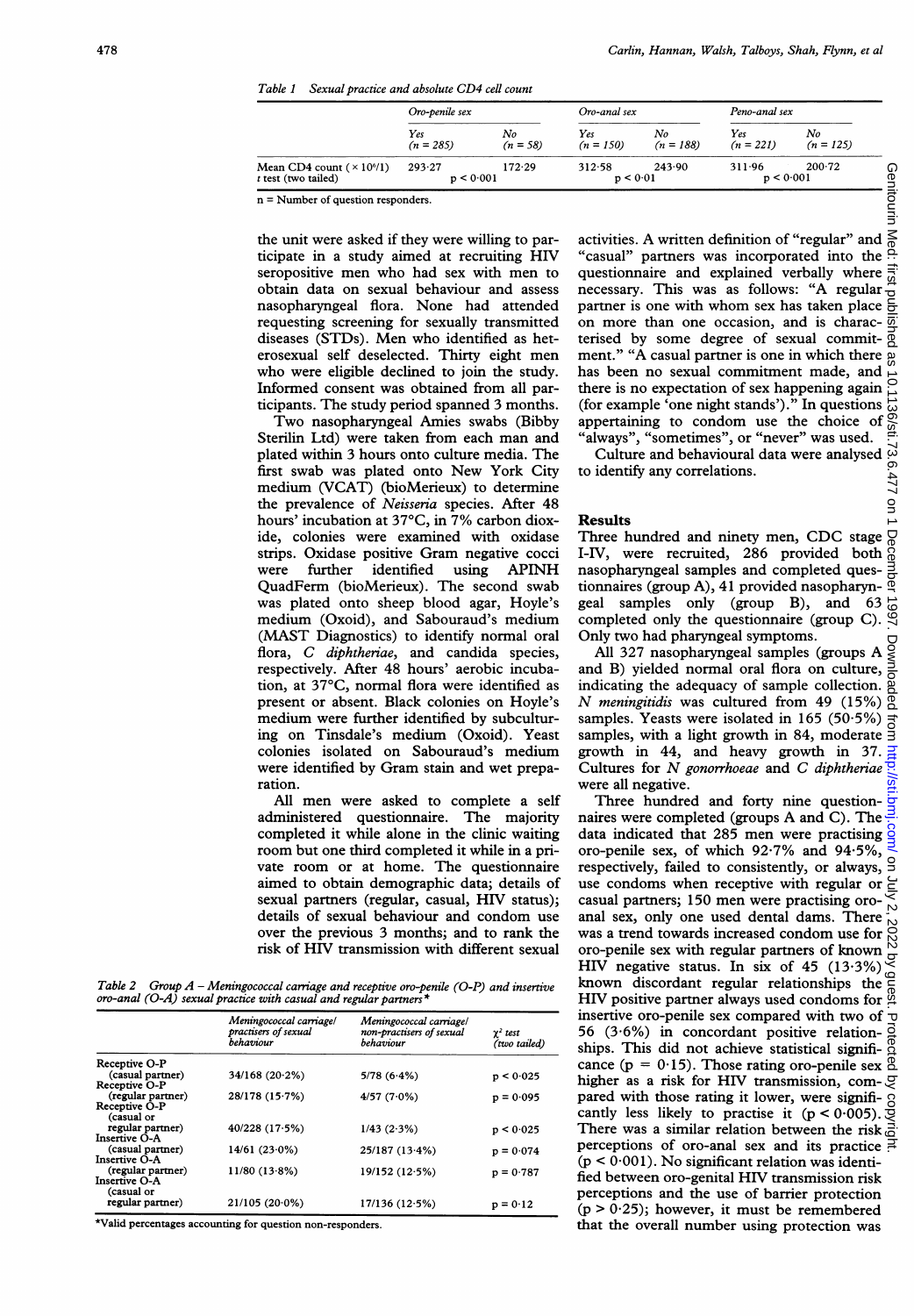N meningitidis was isolated from <sup>49</sup> (15%) of the total 327 nasopharyngeal samples provided. The overall meningococcal carriage rates in groups A and B were 15.4% (44/286) and 12-2% (5/41), respectively. Associations between sexual practice and meningococcal carriage, for those with both swabs and questionnaires (group A), are shown in table 2. In view of the very small number of men always using condoms for oro-penile sex no statistical analysis of condom use and meningococcal carriage was possible. No significant relation was identified between the presence of yeasts, or their quantity, and oro-penile or oro-anal sexual practice. For example, yeasts were identified in 50.4% of individuals practising oro-anal sex compared with 48.1% of nonpractisers ( $p = 0.70$ ) and in 48.1% of individuals practising oro-penile sex compared with 55.8% of non-practisers ( $p = 0.35$ ).

When using <sup>a</sup> self administered questionnaire of this type there is always a nonresponse rate where individuals fail to provide any response to a question. Hence, all of the data refer to absolute numbers and/or valid percentages based on the responders to the question or cross tabulation. Failure to appreciate this may result in perceiving data disparities.

#### **Discussion**

Among HIV infected men who have sex with men <sup>a</sup> significant association between increased meningococcal nasopharyngeal carriage and receptive oro-penile sexual practice was identified when compared with non-practising individuals. Carriage rates were also higher in those practising insertive oro-anal intercourse compared with non-practisers, but this did not achieve conventional statistical significance. Few studies have specifically examined the relation between oro-genital sex and N meningitidis. However, in one recent study an association was determined between meningococcal isolation and oro-genital, particularly oro-anal, sex within the preceding 2 weeks.'3 As our data pertained to the preceding 3 months activity it is possible that the time factor may be significant and result in <sup>a</sup> modified microbiological milieu.

The presence of concurrent HIV infection, in those reporting oro-genital contact, was not associated with a higher meningococcal carriage rate than that reported in other male homosexual populations.<sup>9-14</sup> Indeed, overall a lower meningococcal carriage rate was identified, possibly due to changes in sexual behaviour, as reduced sexual activity was reported by individuals with lower CD4 cell counts.

The clinical significance of higher meningococcal nasopharyngeal carriage rates in some HIV infected individuals has not been studied. However, for many years, epidemiologists have sought to identify the relation between asymptomatic nasopharyngeal carriage and the development of clinical meningococcal disease

within given populations. It was initially thought that outbreaks of clinical disease occurred when the carrier rate reached a critical level.'7 It is now accepted that this is not necessarily the case although, during an epidemic, carriage of the epidemic strain does increase.'7

Certainly, the incidence of meningococcal meningitis and meningococcaemia is low among HIV infected individuals, in contrast with infections due to another encapsulated bacteria, Streptococcus pneumonia, which occur more frequently in HIV infected individuals than in seronegative controls.'8 The reason for this is unclear. It may be that there is a differential susceptibility to encapsulated bacteria, or that there is a greater activity of complement mediated bacteriolysis with Gram negative organisms. If, however, disseminated meningococcal infection does occur in the presence of HIV infection then, although the presentation may be atypical, the response to antimicrobial therapy is generally good.'8

The culture of yeasts from nasopharyngeal samples occurred frequently and independently from symptoms and was not an indication for treatment. A follow up study of this cohort is in progress. It was interesting that neither toxin nor non-toxin producing C diphtheriae were isolated from any of the 327 swabs despite recent trends.<sup>15 16</sup> No isolates of N gonorrhoeae were obtained from the nasopharynx and hence we would question the usefulness of routine screening for oral sexually transmitted pathogens without clinical indications.

Although oro-genital sexual practice seems of material importance in the nasopharyngeal carriage of  $N$  *meningitidis* it is possible that the overall nasopharyngeal flora in our recruits may have been influenced by other factors such as the number of different partners each had, the microbiological pattern in their partners, their own smoking history, concurrent medication, or CD4 cell count. Further large study longitudinal data are required.

Although more homosexual men than heterosexual men use condoms for oro-genital sex,  $^{13}$  previous reports<sup>19 20</sup> have suggested that utilisation is generally low and we found no evidence to suggest that the situation has changed. Dental dam use in our study was negligible and others<sup>20</sup> have reported that when used it is used once only, as a sex toy or for curiosity, rather than for disease prevention. Like others,<sup>21</sup> we confirmed that condom use increased when the relationship was known to be discordant, although in our study this did not achieve statistical significance. In addition, information from homosexual men attending "gay" bars and clubs has suggested that self perceptions of how risky one's own sexual behaviour is may be associated with an increase in condom use.'9 The findings from our cohort did not concur with this. Instead, we found that high risk perceptions of HIV transmission by oro-penile sex were associated with abstinence rather than increased condom use.

It appears that there is a small but significant risk of HIV transmission associated with oro-penile sex, particularly for the receptive